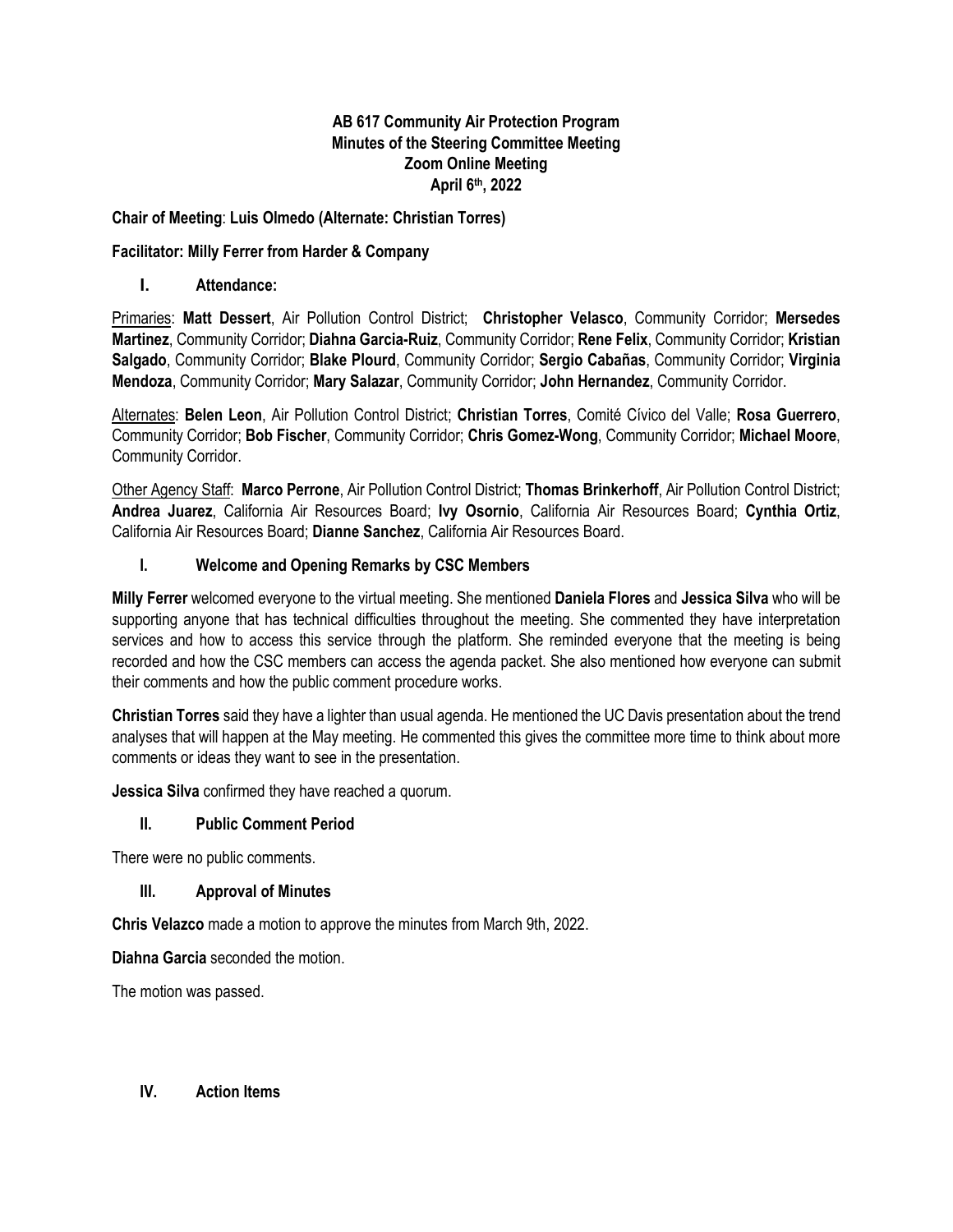#### **New River Pollutant Monitoring Project - 6 Month Extension, Sonoma Technology & ICAPCD.**

**Kristian Salgado** said the smell of H2S is something that the nearby communities would agree on.

**Josette Marrero** mentioned they also send technicians to the site, and they have also reported on the smell.

**Chris Velazco** asked if it was possible to have a copy of the presentation.

**Josette Marrero** mentioned she will pass the presentation to **Belen Leon.**

**Christian Torres** commented they should consider educating the communities on what is there, how it smells, and what is affecting them.

**Josette Marrero** said it is in the scope of work to share that information with the residents.

**Sergio Cabañas** asked when the testing program would end.

**Belen Leon** commented it is scheduled to end in May. She mentioned the extension is to get to summer and fall.

**Bob Fischer** said it would be useful to give background information on chronic exposure levels for the pollutants they are analyzing.

**Belen Leon** mentioned that could be an item for the jamboard.

**Kristian Salgado** commented the Ad Hoc committee could be the reflective board from the committee's perspective on the research.

**Belen Leon** mentioned the Ad Hoc committee is also on the agenda.

**Jose Maldonado** said that several people are suffering from cancer, and they cannot find an explanation. He asked if the river and its pollutants have something to do with it.

**Josette Marrero** said she could not answer a question like that with the information they have gathered up until that point. She mentioned there is potential for this, but this would need a multi-year study to be able to determine a cause.

**Sergio Cabañas** made a motion to extend the monitoring project for another 6 months.

**Bob Fischer** seconded the motion.

**Kristian Salgado** asked if the amount of funding was approved and if the air district was able to continue with this project.

**Belen Leon** said she would have mentioned that. She commented they can continue funding the project.

The motion passed.

**Ad Hoc Committee - New River Pollutant Monitoring Project, Marco Perrone; ICAPCD.**

**Bob Fischer** asked if the chair could be someone from APCD or does it have to be a committee member

**Marco Perrone** said it must be a committee member.

**Bob Fischer** made a motion to approve the Ad Hoc Committee.

**Kristian Salgado** seconded the motion

The motion passed.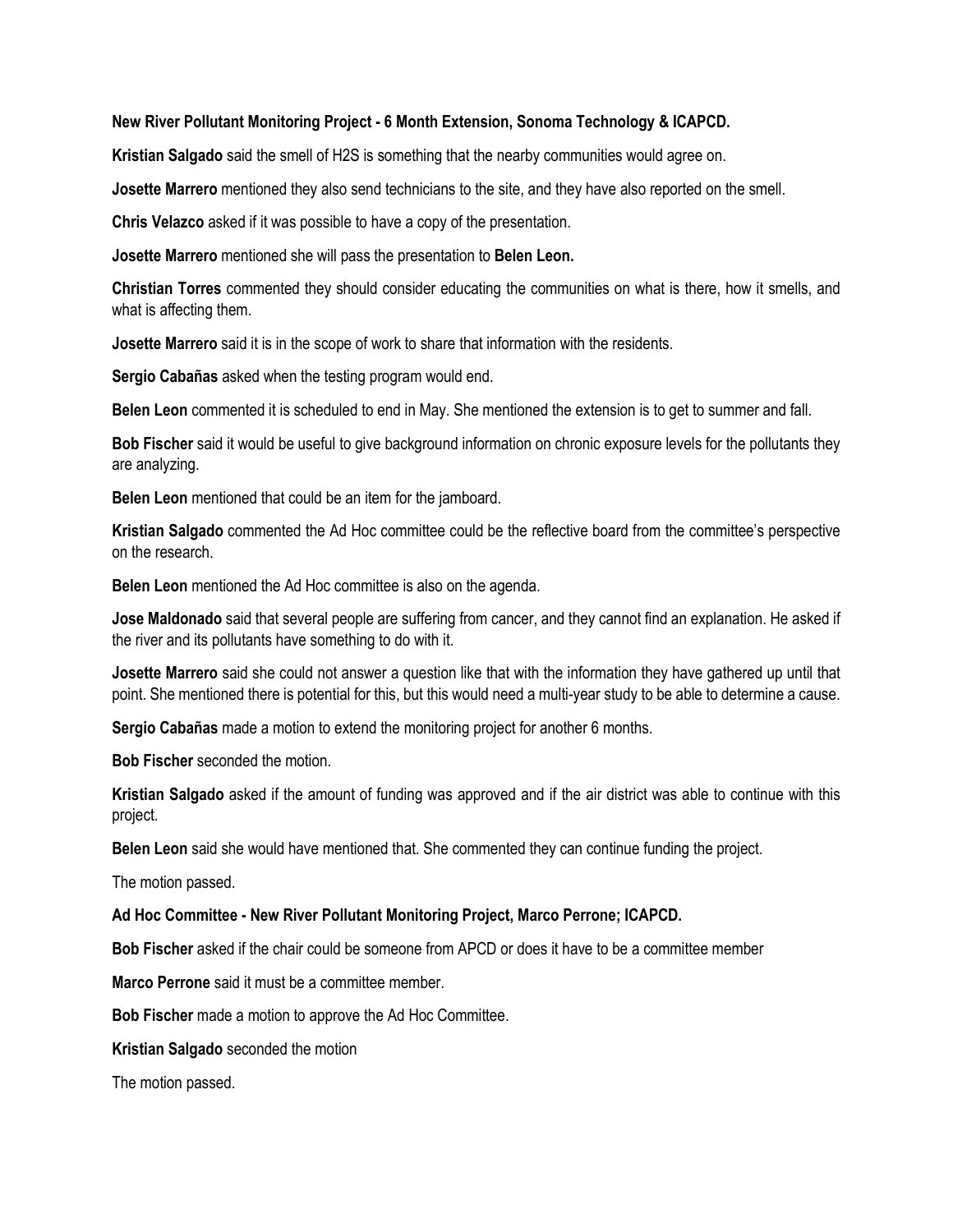**Marco Perrone** commented the next step would be to fulfill the seats. He mentioned they can take some volunteers now and take it to a vote.

**Christian Torres** mentioned writing in the chat if anyone was interested in volunteering.

**Milly Ferrer** said the composition of the committee does not need to be voted on.

**Jessica Silva** mentioned **John Hernandez, Michael Moore, Bob Fischer, Mary Salazar,** and **Kristian Salgado** have volunteered.

**Marco Perrone** said he will follow up with the volunteers after the meeting.

**Jose Maldonado** mentioned that he lives two blocks from the river and is interested in receiving more information. He commented that people who live on Calexico and Grand Street want to know what the risks of exercising near the river are.

**Milly Ferrer** remarked that only CSC members b were able to take part in the Ad Hoc committee.

# **Paving Project Extra Funding - Water Treatment Plant Paving, Belen Leon, and Laura Fischer; ICAPCD**

**Bob Fischer** made a motion to approve the extra funding for the water treatment plant paving project.

**Virginia Mendoza** seconded the motion.

The motion passed.

### **V. Presentations**

### **AB 617 CAMP Update, Christian Torres; CCV.**

**Kristian Salgado** mentioned she was interested in taking part in the IVAN training.

**Christian Torres** said they will keep her in mind.

# **Update of ICAPCD Policies, Thomas Brinkerhoff; ICAPCD.**

**John Hernandez** asked if the Imperial County District Attorney's office has a liaison with APCD for environmental protection complaints or prosecutions.

**Thomas Brinkerhoff** said they have not gone as far to obtain an inspection warrant. He commented when they are impeded, they normally issue a violation.

**Blake Plourd** asked for a reasonable accommodation for the inspectors to return in the next day or two. He said he wants to make sure the intent behind the documents is to keep working together.

**Thomas Brinkerhoff** mentioned most of the inspection they conduct are unannounced and if the right person is not available, they can always come at another time. He mentioned they occasionally must be announced. He mentioned reaching out to him with questions before Friday, April 22nd.

# **VI. Agency Updates**

**Christian Torres** said there will be two Salton Sea meetings the following week. He commented one of them is the Independent Review Panel Update Over Zoom on April 11th at 5:30 pm. He mentioned there will also be a workshop for the annual report that the Salton Sea management plant put together. He said they are hosting a New River workshop.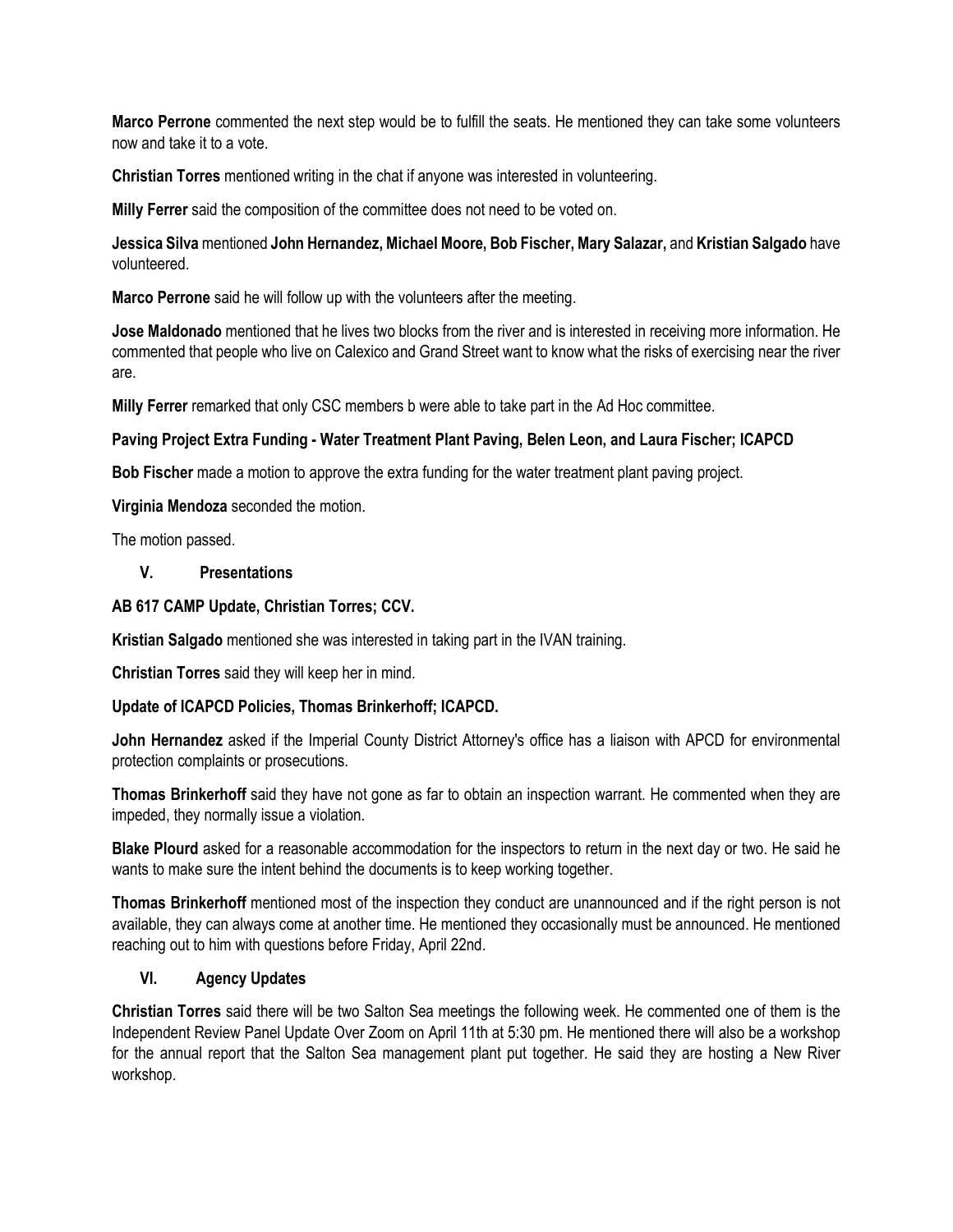**Dianne** mentioned she is part of the Mobile Source Control Division at CARB and explained how and what her division does. She said they have workshops that will discuss their different plans and mentioned she will link them in the chat. She commented if anyone has questions or recommendations, please contact her.

**Christian Torres** invited **Diane** to the EJ Taskforce meeting.

# **VII. Second Public Comment Period**

There were no public comments.

# **VIII. Approval of the date for the Next Meeting**

**Milly Ferrer** mentioned the next meeting would be on May 11th.

**Bob Fischer** made a motion to hold the next meeting on May 11th.

**Virginia Mendoza** seconded the motion.

The motion passed.

# **IX. Different Agenda Topics, Daniela Flores; Harder & Company**

**Michael Moore** suggested discussing the evolution of the Zoom meetings and the lifting of COVID restrictions so they can meet in person.

**Chris Velazco** mentioned he spoke with someone from Harder about an agenda topic and asked if that conversation was reflected in the Jamboard.

**Jessica Silva** said they were.

**Kristian Salgado** asked if a community garden would qualify as an urban greening project.

**Belen Leon** said they were going to bring an update on the CERP for the next month's meeting.

**Chris Velazco** asked if they could merge his topic with **Kristian Salgado's** as they were remarkably similar.

**Christian Torres** asked if they could add some of the earlier comments from the Facebook Livestream.

**Belen Leon** said one of those topics was criteria pollutants at the New River and their chronic health issues.

# **X. Closing Remarks / Adjournment**

**Matt Dessert** mentioned it was a great meeting.

**Christian Torres** said he hopes to be back in person soon. He welcomed anyone interested in the New River and the Salton Sea meetings to join.

**Virginia Mendoza** made a motion to adjourn the meeting.

**Kristian Salgado** seconded the motion.

The motion was passed.

**Meeting adjourned.**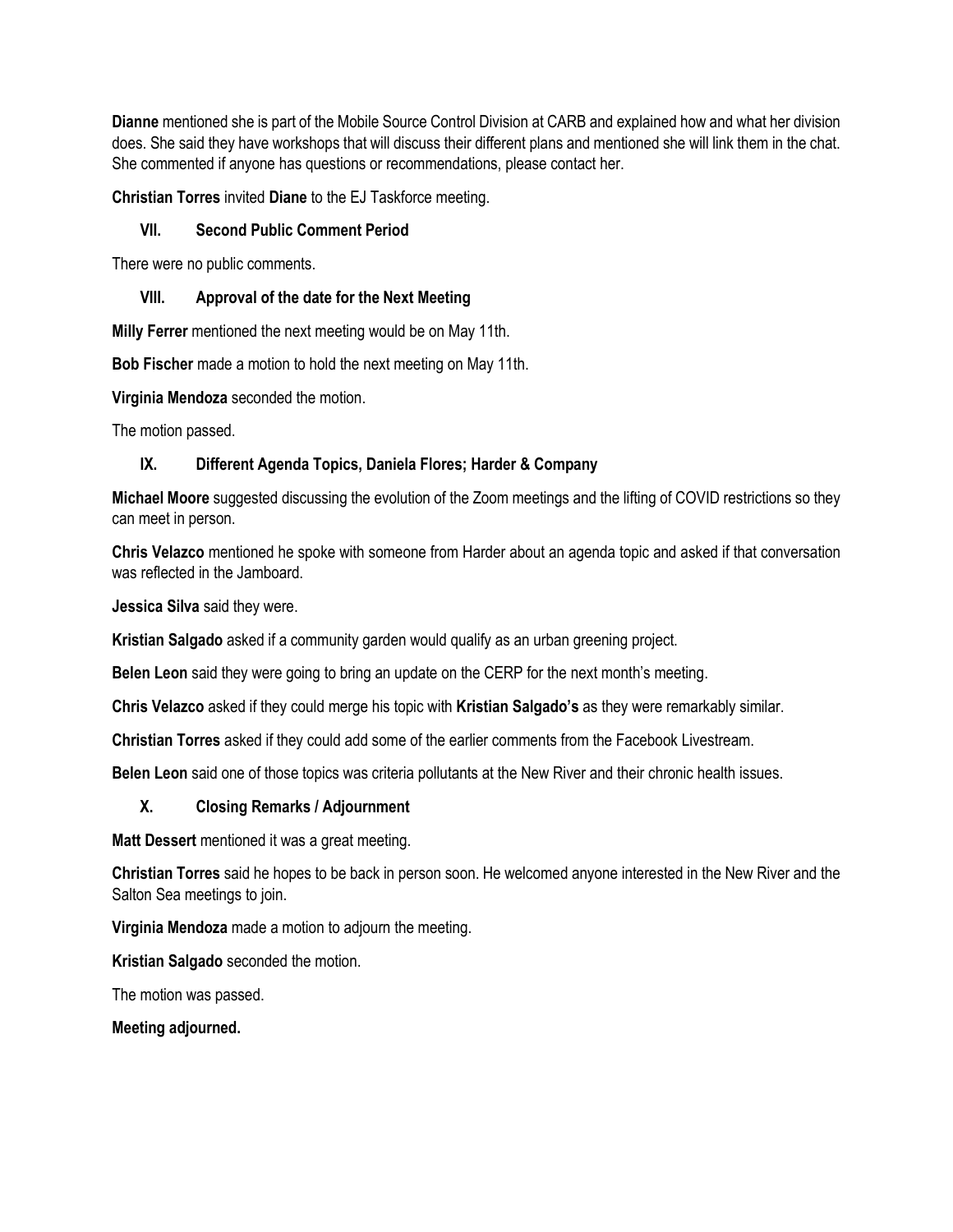# **Programa Comunitario de Protección Atmosférica Bajo el Auspicio del Proyecto de Ley AB 617 Minuta de la Reunión del Comité Directivo Junta por la plataforma Zoom 6 de abril del 2022**

## **Presidente de la Reunión**: **Luis Olmedo (Suplente: Christian Torres)**

## **Facilitador: Milly Ferrer de Harder & Company**

**I. Asistencia:**

Primarias: **Matt Dessert**, Distrito de Control de la Contaminación del Aire; **Christopher Velasco**, Comunidad Corredor; **Mersedes Martínez**, Corredor Comunitario; **Diahna García-Ruiz**, Corredor Comunitario; **René Félix**, Corredor Comunitario; **Kristian Salgado**, Corredor Comunitario; **Blake Plourd**, Corredor Comunitario; **Sergio Cabañas**, Corredor Comunitario; **Virginia Mendoza**, Corredor Comunitario; **Mary Salazar**, Corredor Comunitario; **John Hernández**, Corredor Comunitario.

Suplentes: **Belén León**, Distrito de Control de la Contaminación del Aire; **Christian Torres**, Comité Cívico del Valle; **Rosa Guerrero**, Corredor Comunitario; **Bob Fischer**, corredor comunitario; **Chris Gómez-Wong**, corredor comunitario; **Michael Moore**, Corredor Comunitario.

Otro personal de las Dependencias: **Marco Perrone**, Distrito de Control de la Contaminación del Aire; **Thomas Brinkerhoff**, Distrito de Control de la Contaminación del Aire; **Andrea Juarez,** Junta de Recursos del Aire de California; **Ivy Osornio**, Junta de Recursos del Aire de California; **Cynthia Ortiz,** Junta de Recursos del Aire de California; **Dianne Sanchez,** Junta de Recursos del Aire de California.

### **I. Bienvenida y Comentarios Iniciales por parte de los Integrantes del CSC**

**Milly Ferrer** dio la bienvenida a todos a la reunión virtual. Mencionó a **Daniela Flores** y **Jessica Silva** quienes estarán apoyando a cualquiera que tenga dificultades técnicas durante la reunión. Comentó que cuentan con servicios de interpretación y cómo acceder a este servicio a través de la plataforma. Les recordó a todos que la reunión se está grabando y cómo los miembros del CSC pueden acceder al paquete de la agenda. También mencionó cómo todos pueden enviar sus comentarios y cómo funciona el procedimiento de comentarios públicos.

**Christian Torres** dijo que tienen una agenda más ligera de lo habitual. Mencionó la presentación de UC Davis sobre los análisis de tendencias que se realizarán en la reunión de mayo. Comentó que esto le da al comité más tiempo para pensar en más comentarios o ideas que quieren ver en la presentación.

**Jessica Silva** confirmó que han alcanzado el quórum.

# **II. Comentario Público**

No hubo comentarios públicos.

#### **III. Aprobación de Minuta**

**Chris Velazco** hizo una moción para aprobar las minutas del 9 de marzo de 2022.

**Diahna García** secundó la moción.

La moción fue aprobada.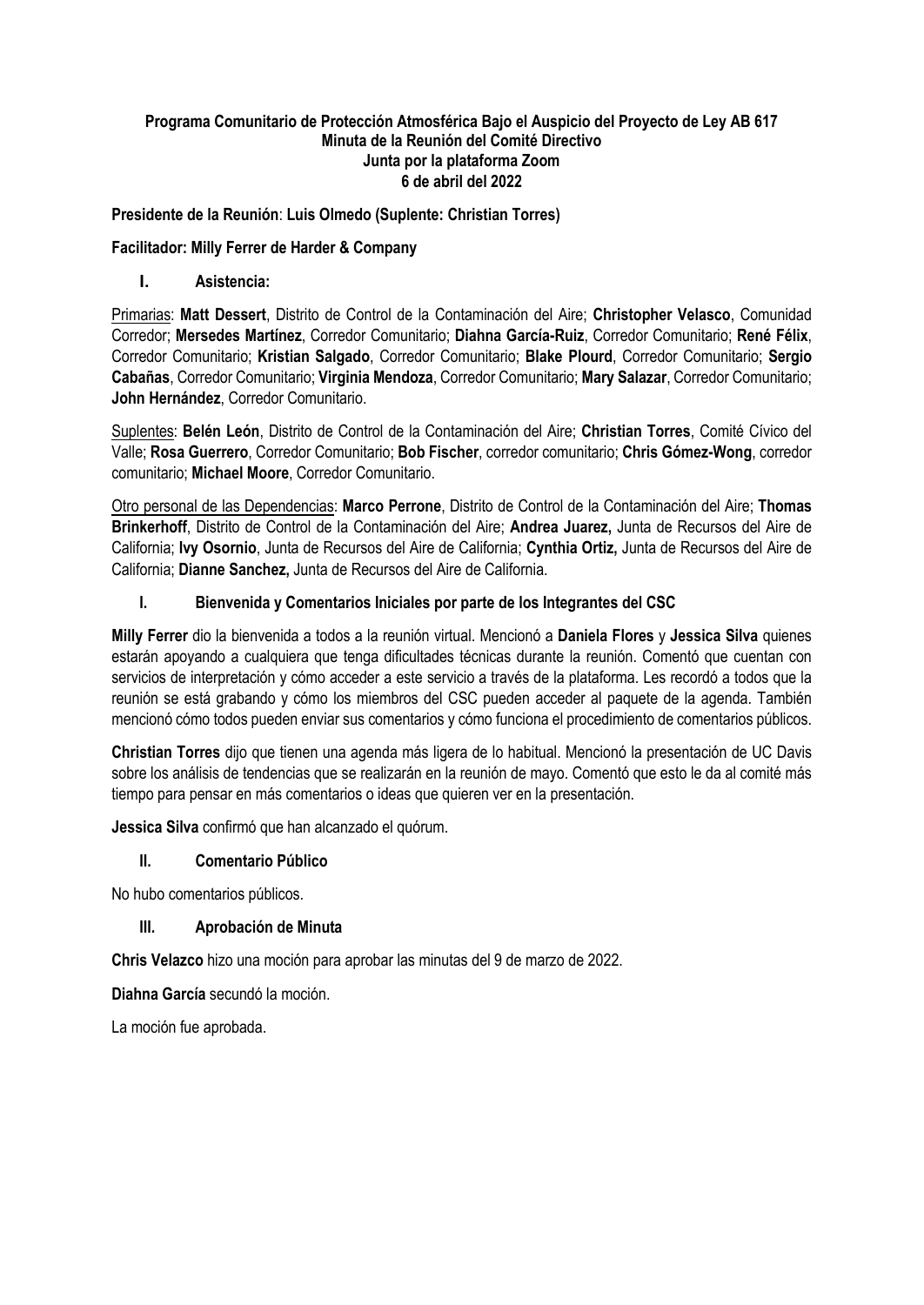#### **IV. Elementos para tomar Acción**

**Proyecto de Monitoreo de Contaminantes del Río Nuevo - Extensión de 6 meses, Tecnología Sonoma e ICAPCD.** 

**Kristian Salgado** dijo que el olor a H2S es algo en lo que las comunidades cercanas definitivamente estarían de acuerdo.

**Josette Marrero** mencionó que también envían técnicos al sitio y también han reportado sobre el olor.

**Chris Velazco** preguntó si era posible tener una copia de la presentación.

**Josette Marrero** mencionó que le pasará la presentación a **Belén León.**

**Christian Torres** comentó que deberían considerar educar a las comunidades sobre lo que se encuentra en el río, cómo huele y cómo les está afectando.

**Josette Marrero** dijo que definitivamente está dentro del alcance del trabajo compartir esa información con los residentes.

**Sergio Cabañas** preguntó cuándo terminaría el programa de pruebas.

**Belen León** comentó que está programado para terminar en mayo. Mencionó que la extensión es para llegar al verano y al otoño.

**Bob Fischer** dijo que sería útil brindar información básica sobre los niveles de exposición crónica a los contaminantes que están analizando.

**Belen Leon** mencionó que podría ser un artículo para el jam board.

**Kristian Salgado** comentó que el comité Ad Hoc podría ser la junta reflexiva desde la perspectiva del comité sobre la investigación.

**Belén León** mencionó que el comité Ad Hoc también está en la agenda.

**José Maldonado** dijo que varias personas están padeciendo de cáncer y no se explica a qué se debe. Preguntó si el río y sus contaminantes tienen algo que ver.

**Josette Marrero** dijo que no podía responder una pregunta como esa con la información que han recopilado hasta ese momento. Mencionó que existe potencial para esto, pero que esto necesitaría un estudio de varios años para poder determinar una causa.

**Sergio Cabañas** hizo una moción para extender el proyecto de monitoreo por otros 6 meses.

**Bob Fisher** secundó la moción.

**Kristian Salgado** preguntó si se aprobó la cantidad de fondos y si el distrito de aire puede continuar con este proyecto.

**Belén León** dijo que ella ya había mencionado eso. Comentó que sí pueden continuar financiando el proyecto.

La moción pasó.

#### **Comité Ad Hoc - Proyecto de Monitoreo de Contaminantes del Río Nuevo, Marco Perone; ICAPD.**

**Bob Fischer** preguntó si el presidente podría ser alguien de APCD o si tiene que ser un miembro del comité

**Marco Perone** dijo que tiene que ser un miembro del comité.

**Bob Fischer** hizo una moción para aprobar el Comité Ad Hoc.

**Kristian Salgado** secundó la moción.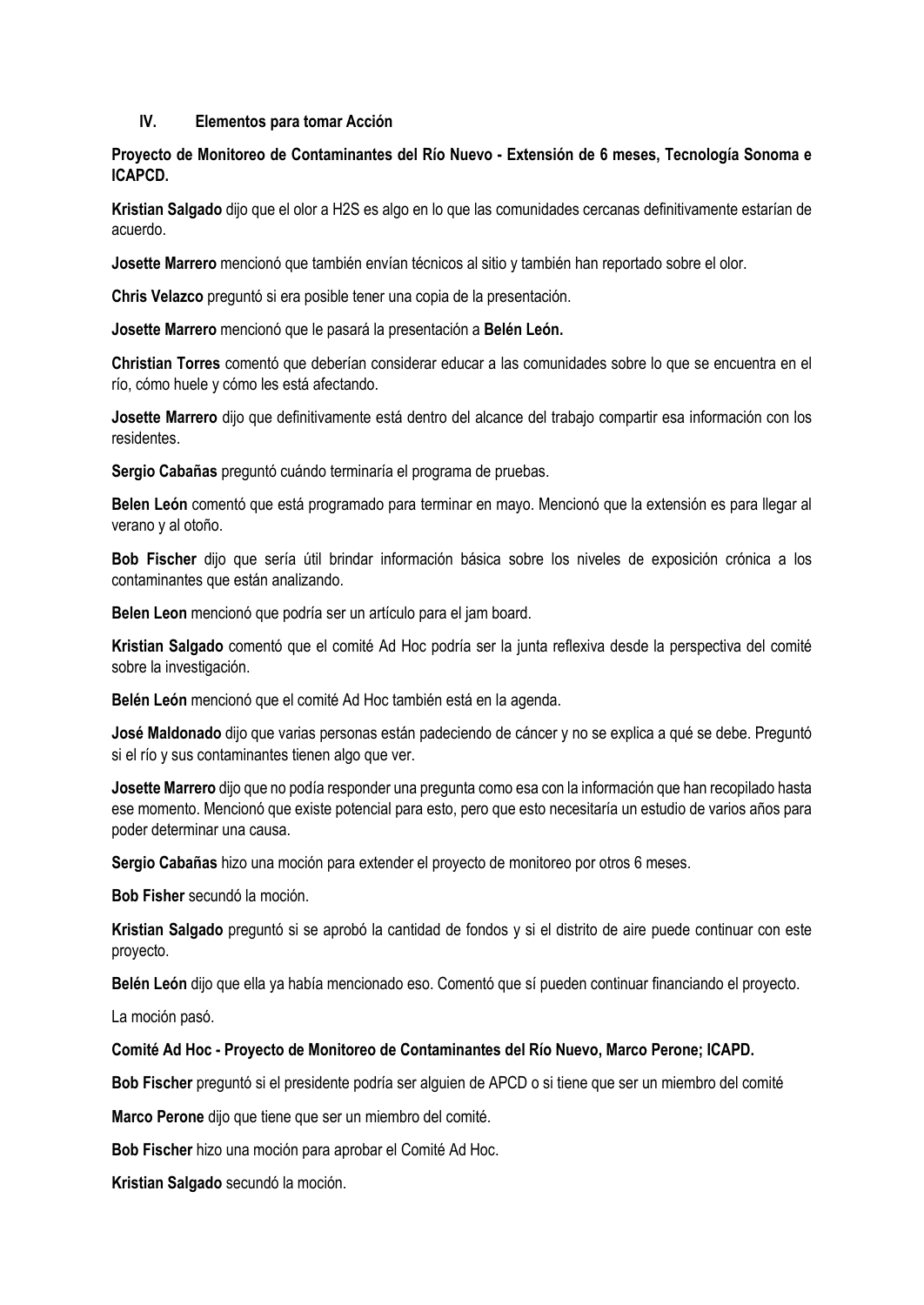La moción pasó.

**Marco Perone** comentó que el próximo paso sería llenar los asientos. Mencionó que pueden tomar algunos voluntarios ahora y llevarlo a votación.

**Christian Torres** mencionó escribir en el chat si alguien estaba interesado en ser voluntario.

**Milly Ferrer** dijo que la composición del comité no necesita ser votada.

**Jessica Silva** mencionó que **John Hernández, Michael Moore, Bob Fischer, Mary Salazar** y **Kristian Salgado** se ofrecieron como voluntarios.

**Marco Perone** dijo que hará un seguimiento con los voluntarios después de la reunión.

**José Maldonado** dijo que vive a dos calles del río de aguas negras y le interesa recibir más información. Comentó que las personas que viven en las calles Calexico y Grand Street quieren saber qué riesgos corren las personas que hacen ejercicio a lado del río nuevo.

**Milly Ferrer** comentó que solo los miembros del CSC pueden participar en el comité Ad Hoc.

# **Financiamiento Extra al Proyecto de Pavimentación - Pavimentación Planta Potabilizadora, Belén León y Laura Fischer; ICAPCD**

**Bob Fischer** hizo una moción para aprobar los fondos adicionales para el proyecto de pavimentación de la planta de tratamiento de agua.

### **Virginia Mendoza** secundó la moción.

La moción pasó.

## **V. Presentaciones / Preguntas y Respuestas**

**Actualización AB 617 CAMP, Christian Torres; CCV.**

**Kristian Salgado** mencionó que estaba interesada en participar en la capacitación de la red IVAN.

**Christian Torres** dijo que la tendrán en cuenta.

# **Actualización de las Políticas del ICAPCD, Thomas Brinkerhoff; ICAPCD.**

**John Hernández** preguntó si la oficina del Fiscal de Distrito del Condado de Imperial tiene un enlace con APCD para denuncias o enjuiciamientos de protección ambiental.

**Thomas Brinkerhoff** dijo que no han ido tan lejos como para obtener una orden de inspección. Comentó que cuando están impedidos, normalmente emiten una violación.

**Blake Plourd** pidió una adaptación razonable para que los inspectores regresaran en uno o dos días. Dijo que quiere asegurarse de que la intención detrás de los documentos sea seguir trabajando juntos.

**Thomas Brinkerhoff** mencionó que la mayoría de las inspecciones que realizan no se anuncian y si la persona responsable no está disponible, pueden regresar en otro momento. Mencionó que ocasionalmente tienen que anunciar su visita. Mencionó comunicarse con él con preguntas antes del viernes 22 de abril.

# **VI. Actualizaciones por parte de las Dependencias**

**Christian Torres** dijo que habrá dos reuniones del Salton Sea la semana siguiente. Comentó que una de ellas es la actualización del panel de revisión independiente a través de Zoom el 11 de abril a las 5:30 pm. Mencionó que también habrá un taller para el informe anual que elaboró la planta de manejo de Salton Sea. Dijo que están organizando un taller de New River.